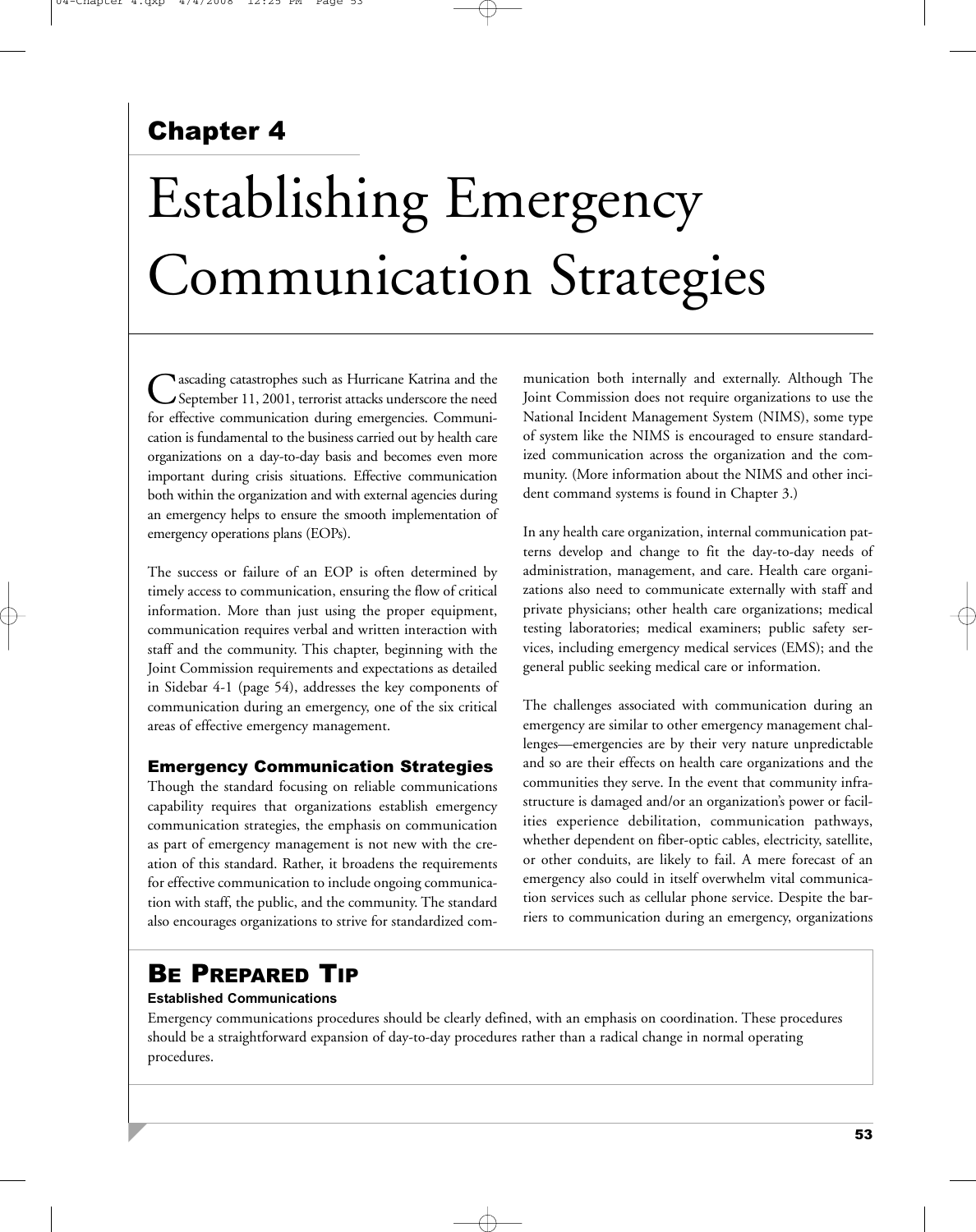## **Sidebar 4-1. Applicable Emergency Management Standard**

The organization establishes emergency communication strategies.

This standard requires the following:

- The organization plans for notifying staff when emergency response measures are initiated.
- The organization plans for ongoing communication of information and instructions to its staff once emergency response measures are initiated.
- The organization defines processes for notifying external authorities when emergency response measures are initiated.
- The organization plans for communicating with external authorities once emergency response measures are initiated.
- The organization plans for communicating with patients and their families during emergencies, including notification when patients are relocated to alternate care sites.
- The organization defines the circumstances and plans for communicating with the community and/or the media during emergencies.
- The organizations plans for communicating with purveyors of essential supplies, services, and equipment once emergency measures are initiated.
- The organizations plans for communicating in a timely manner with other health care organizations that together provide services to a contiguous geographic area (for example, among health care organizations serving a town or borough) regarding the following:
	- Essential elements of their command structures and control centers for emergency response
	- Names and roles of individuals in their command structures and command center telephone numbers
	- Resources and assets that potentially could be shared in an emergency response
	- Names of patients and deceased individuals brought to their organizations in accordance with applicable law and regulation, when requested
- The organization defines the circumstances and plans for communicating information about patients to third parties (such as other health care organizations, the state health department, the police, the Federal Bureau of Investigation).
- The organization plans for communicating with identified alternate care sites.
- The organization establishes backup communication systems and technologies for the activities identified above.

must plan for ways to overcome these obstacles in order to fulfill their responsibilities to patients, staff, and the community as a whole (as described in Sidebar 4-2, page 55).

#### *Communicating with Staff and External Authorities*

Clear and effective communication is critical in implementing the organization's EOP. In the absence of clear and credible information, health care staff, patients and their families, and the community as a whole can become increasingly stressed as speculation abounds.

Notifying and communicating with staff are important to successful emergency management activities. An organization's EOP should provide processes for notifying staff when emergency response efforts are initiated. Telephone, fax, and pager numbers should be noted and updated on a regular basis to be sure that necessary clinical, administrative, technical, and support staff can be reached initially and as the emergency progresses. For telephone numbers, the list should include office, home, and cell phone numbers. Knowing the best way to reach these individuals and maintaining a list of their next of kin helps to make this process go more smoothly.

Most organizations use a chain or pyramid format to communicate with staff in order to free valuable phone lines and staff resources necessary to carry out the EOP. Health care organizations also should consider having contingency plans to use radio or television stations to reach staff if telephone or cellular services are unavailable. For example, an organization's emergency management plan might include a process to notify the media whenever it is operating under special circumstances such as a winter storm warning or a flood warning.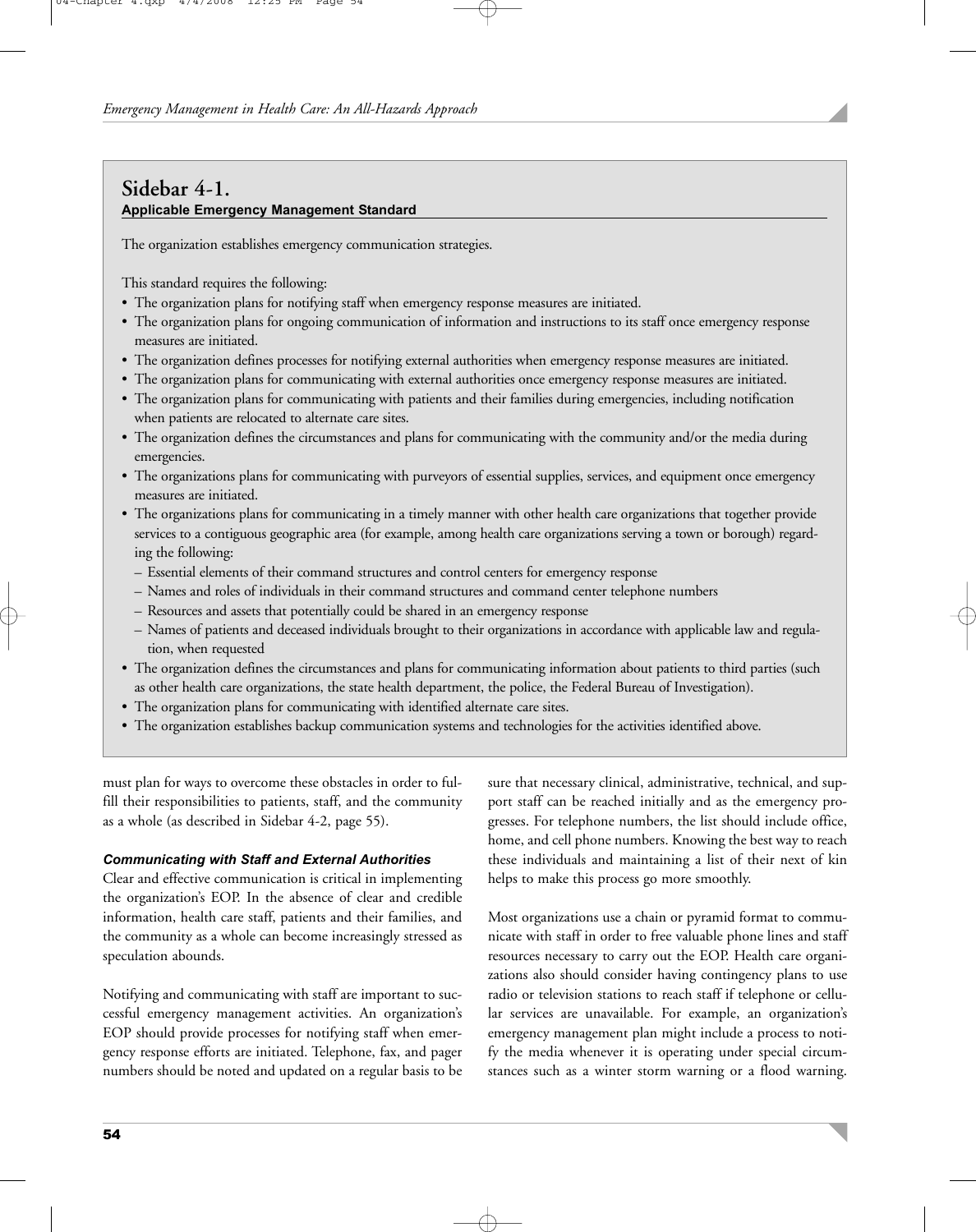## **Sidebar 4-2. Communication Is Key**

Communication is probably the most important of the six critical issues that can profoundly impact the outcomes of an emergency. Communication is so important because without effective, continuous, and consistent communication, all the other areas of emergency management would be unmanageable. Emergency response must be communicated and coordinated with staff, patients, families, and the community, including community responders such as police, fire, and emergency operations. Effective communication is critical to a coordinated response.

"The (pre-2008) emergency management standards require organizations to monitor communications during an emergency management drill. Organizations should expand upon that point and focus not just on monitoring communication but also planning for it," says John Fishbeck, associate director, Division of Standards and Survey Methods, The Joint Commission. Organizations should determine not only how they will communicate at the *beginning* of an emergency but how they will communicate *throughout* the emergency, given its changing dynamics. Also, the standard emphasizes the point that an organization should not just determine one method of communication to use during an emergency—such as walkietalkies, cell phones, or satellite phones—but should prepare for backup methods of communication in case the primary method fails.

**Source:** Adapted from Joint Commission Resources: Preparing for a change in preparedness. *Environment of Care News* 10:5, May 2007.

# BE PREPARED TIP

#### **Old-Fashioned Communication**

In the age of instant communication through cellular phones, text messaging, and the Internet, it can be easy to overlook more old-fashioned methods for communicating. For example, having specific individuals designated to serve as messengers either within the organization or to the scene of an emergency, alternative care site, or community response center can ensure that critical information is relayed.

Staff members who hear the information would then call in for instructions about how and when to report to work.

Although some staff will come in spontaneously to lend assistance during an emergency, it is impossible to know how many will do so. Some staff might even be fearful of going to the organization if, for example, it has been involved in a bioterrorist incident or if there is a sense of lawlessness such as that seen in some parts of New Orleans after Hurricane Katrina.

For staff who are already at work, a public-address system can be used to make an organizationwide announcement that the EOP is going into effect. The announcement should also instruct designated on-duty staff to begin emergency preparations for their departments and to periodically report by a specified means to the organization's emergency management coordinator on the status of these preparations. A mobile paging system can be used to recall off-duty staff when the project-

## BE PREPARED TIP

#### **Telephone Numbers**

In addition to numbers for key staff, organizations should maintain a list of numbers of all of the departments in the organization, as well as pay phones and elevator phones.

ed number of patients is expected to overwhelm on-duty staff. More information about staff roles and responsibilities can be found in Chapter 7.

Ongoing communication during an emergency is just as important as the original notification. If telephone lines and/or wireless communication are working after an emergency, the organization could have mechanisms in place to provide periodic updates, such as a prearranged telephone chain, or e-mail,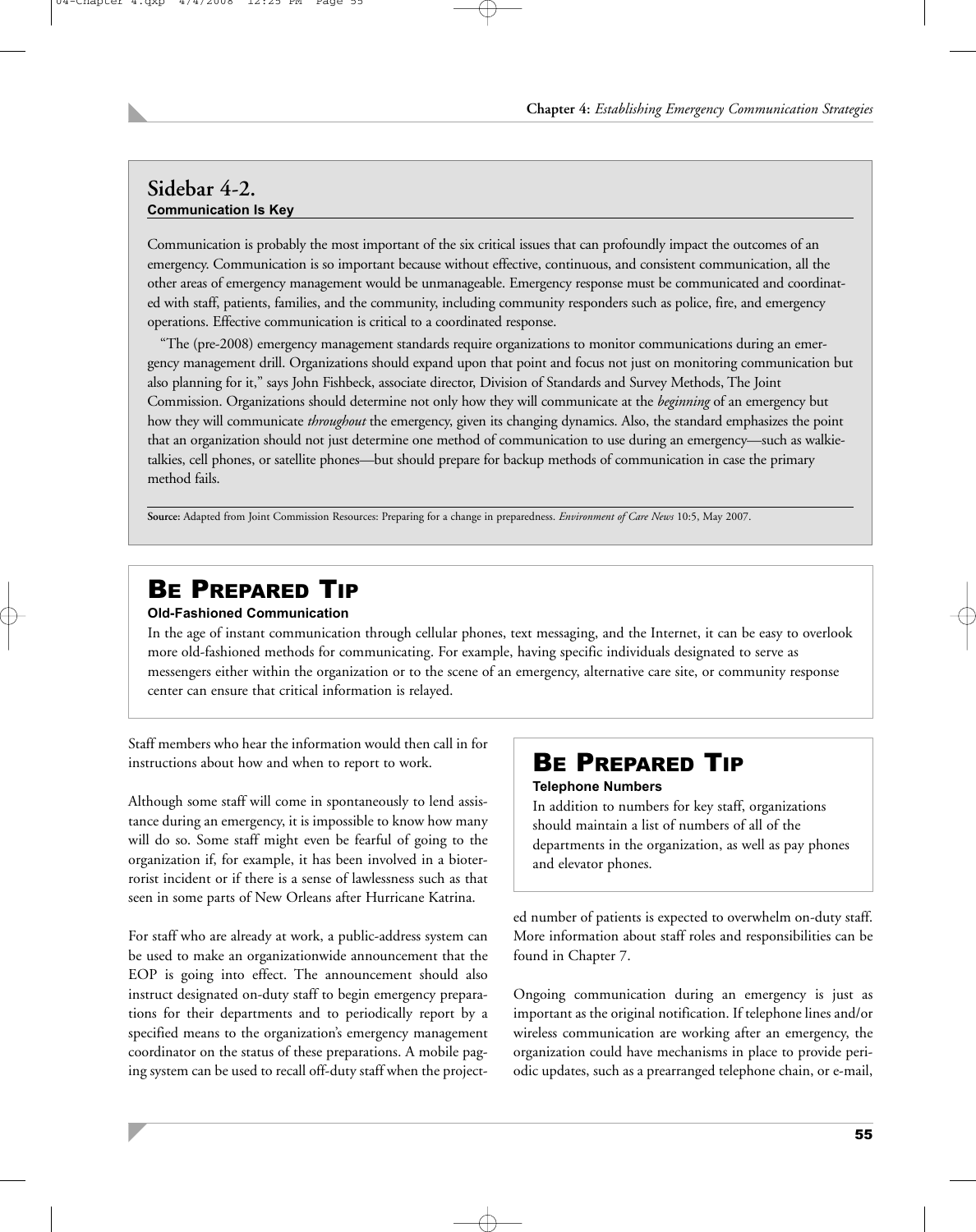voice mail, or fax messages. Written messages for staff could include using dry-erase boards set up at nursing stations throughout the facility or disseminating news bulletins. Organizations might also choose to set up several hotlines, including the following:

- One for family members looking for loved ones
- One for employees seeking information about the EOP activation
- One for medical personnel
- One for external authorities, vendors, or other stakeholders seeking updates

Having a protocol that details which mode of communication, including the various backup options, should be used during an emergency will eliminate confusion about how staff will receive emergency information. Not only should the communication modalities be predetermined, they should be interoperable and consistently used across the organization. Staff should be training to use the different types of communication equipment prior to an emergency.

The communications standard also addresses the need to communicate with external authorities in order to ensure a coordinated emergency management response. By notifying external authorities when emergency response measures are initiated and by planning for communication with external authorities, linkages can be put in place to manage and sustain operations. In other words, an organization's process for notifying external authorities of emergencies, including both internal and external events identified by the organization, is an important part of the EOP.

The incident commander should have a list that outlines the different types of organizations that must be contacted. The list might start with local entities, such as incident commanders at surrounding health care organizations, the fire department, police department, EMS, and the local health board. Next, the various local emergency management groups, such as the local emergency planning committee, county emergency operations center, community emergency response teams, citizens corps council, and/or area planning councils, could be notified. Organizations at the national level, such as the Centers for Disease Control and Prevention (CDC), the Environmental Protection Agency, and the National Guard, would be alerted next.

#### **List of Key Internal Personnel**

The incident commander should maintain an updated list of key staff members readily available in the event of an emergency. The list might include the following personnel:

- Hospital or long term care organization CEO
- Administrator on call
- Emergency department physician, chief (hospital)
- Administrative supervisor or house manager
- Director of security
- Chief nursing officer
- Director of engineering
- Director of infection control (hospital epidemiologist)
- Chief of microbiology/lab medical director
- Chief of medical staff
- Risk manager
- Public relations manager
- Information services/communications director
- Product resources director
- Director of pharmacy
- Chaplain/pastoral counselor
- Social services director
- Ethics officer

**Source:** Joint Commission Resources: *Are You Prepared? Hospital Emergency Management Guidebook.* Oakbrook Terrace, IL: Joint Commission on Accreditation of Healthcare Organizations, 2006.

For each entity, the list should contain an individual's name and instructions for how to contact him or her in an emergency. Consider mandating that key administrators, staff members, and marketing/communications personnel keep a copy of the emergency phone list at home and in their offices.

The CDC has devised a protocol for notifying local and state public health department leaders in the event of a bioterrorist incident. This tool can also be modified for use in the event of other types of emergencies. *See* Figure 4-1 (page 58).

#### *Communicating with Patients, Families, and the Media*

Dealing with people searching for their family members, with the media, and with those who do not need care but are worried can tie up scarce resources unless addressed as an integral component of emergency communication planning. Communication with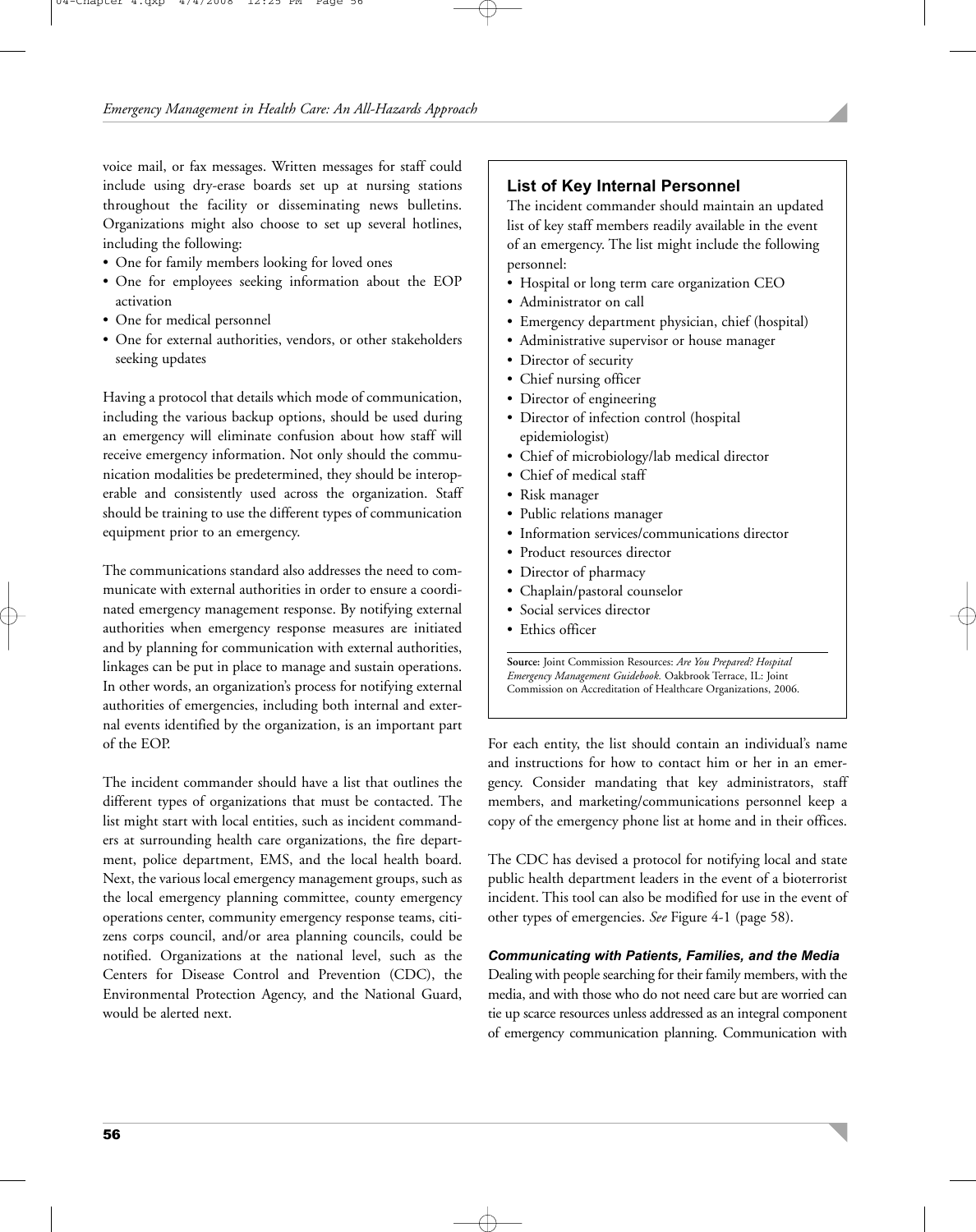#### **Staff Communication Difficulties**

Communicating what is needed of staff can be difficult. First, the incident might not be recognized immediately as a large-scale emergency. For example, if the lights flicker and the hospital or long term care facility switches to emergency power, staff might wrongly assume that power has been restored to all areas. This is why it is important for an organization to have a way to inform staff that an emergency situation is occurring. Second, the organization might be operating on a "business as usual" plan when the internal emergency strikes. If the plan calls for staff to stop what they are doing and assume emergency-response tasks different from they are used to, the end result might be an uncoordinated response to the emergency situation. Staff need to know how to perform their daily routines to prevent an uncoordinated response.

the public during and following an emergency must be clear, credible, and consistent. This requires thorough planning in advance of any major occurrence. For example, organizations should think about issues such as the following:

- How do families and the community at large get news? Consider all of the available media outlets—radio, newspaper, television, and Internet-based options—and develop a list of contacts at each outlet.
- Are there any restrictions—either based on internal organization policies or applicable laws—on releasing information? Be sure to include these considerations in plans for emergency communication so that policies are followed even during emergencies.
- Is it possible to create templates for media advisories or news releases in advance? By using a fill-in-the-blank format, information can quickly be inserted and updated as conditions warrant, and the public can be kept informed.
- How will the release of information be coordinated with external agencies?
- Who will deliver information to the media and to the public? Designating a spokesperson—along with backups who can step in if the situation persists—allows the organization to communicate a consistent message.

One of the first steps to communicating with patients and their families under emergency conditions might be to establish a hotline that plays prerecorded messages that provide updates on the crisis while callers are placed on hold. Individuals staffing the organization's phone lines should receive training on relaying information to callers. By establishing a hotline that plays updated, prerecorded messages about the emergency and how the organization is handling the emergency, valuable resources can be directed elsewhere. A similar hotline can also be established for employees seeking information.

# BE PREPARED TIP

#### **Communicating with Staff**

Face-to-face communication with staff is an important part of responding to emergencies. To accomplish this type of communication, leaders can conduct personal rounds to all departments, provide standing-room-only briefing sessions, and hold routine update meetings with staff.

The prescripted messages could include self-care information for patients and descriptions of the steps the organization is taking to minimize risk to those being cared for at the facility. The messages could also explain the details of the emergency. For example, in the event of suspected anthrax contamination, the message could explain anthrax detection and treatment methods. This type of information could easily be obtained from organizations such as the CDC. Telephone operators should keep a list of phone numbers of other organizations to pass along to callers for further information. An example would be the toll-free Disaster Welfare Inquiry number of the American Red Cross, which can handle 50,000 phone calls per hour. When using information from external agencies or making referrals to external agencies, organizations should consider how to coordinate with these external agencies to deliver needed information to the public.

Organizations should also consider the need for fact sheets, brochures, and public service announcements to address the concerns of people who will physically go to the facility to obtain information. The same information can also be posted on the organization's Web site.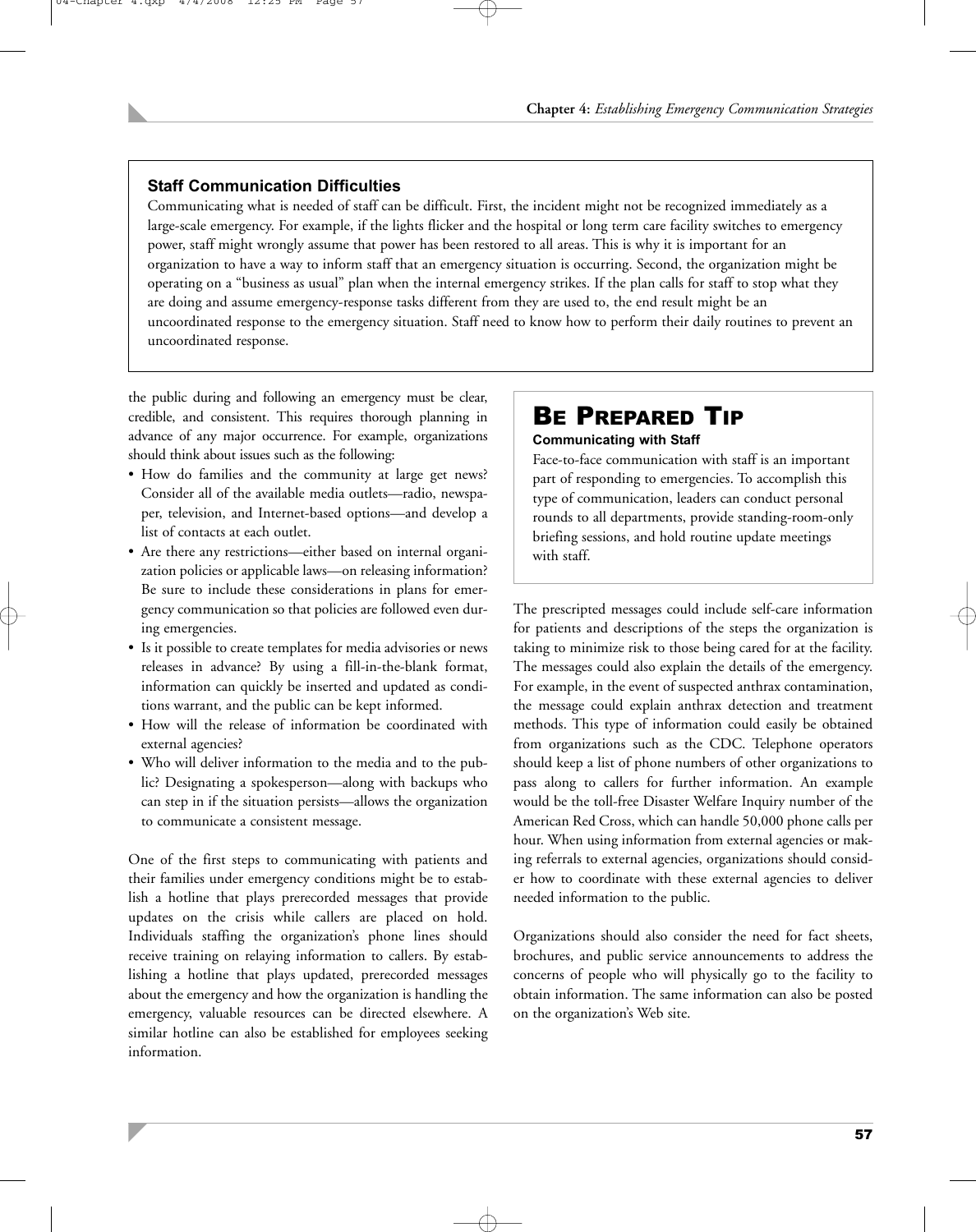Figure 4-1. External Emergency Notification Procedures Recommended by the CDC

*This page from the Centers for Disease Control and Prevention (CDC) Web site illustrates how the CDC instructs local and state public health department leaders to respond when informed of or suspecting a bioterrorist incident or threat.*

What to Do in an Emergency >

## **Protocols: Interim Recommended Notification Procedures** for Local and State Public Health Department Leaders in the Event of a Bioterrorist Incident



Organizations might also choose to create an on-site family information center in which pastoral care workers, social workers, case managers, and other personnel can provide information and support for family and friends waiting for information on the condition of disaster victims. Fact sheets addressing topics from how to cope with emergencies to symptoms of post-traumatic stress disorder can be distributed at the information center.

Other family and media communication planning issues to consider include the following<sup>1</sup>:

- Where will the public receive information regarding family members? Where will the media receive information regarding individuals receiving care in the facility?
- How will the public and media be directed to the area where information is provided?
- What information will be provided to family members? What information will be provided to the media?
- Who will provide information to family members? Who will provide information to the media?
- What provisions will be considered to effectively communicate with non-English-speaking individuals?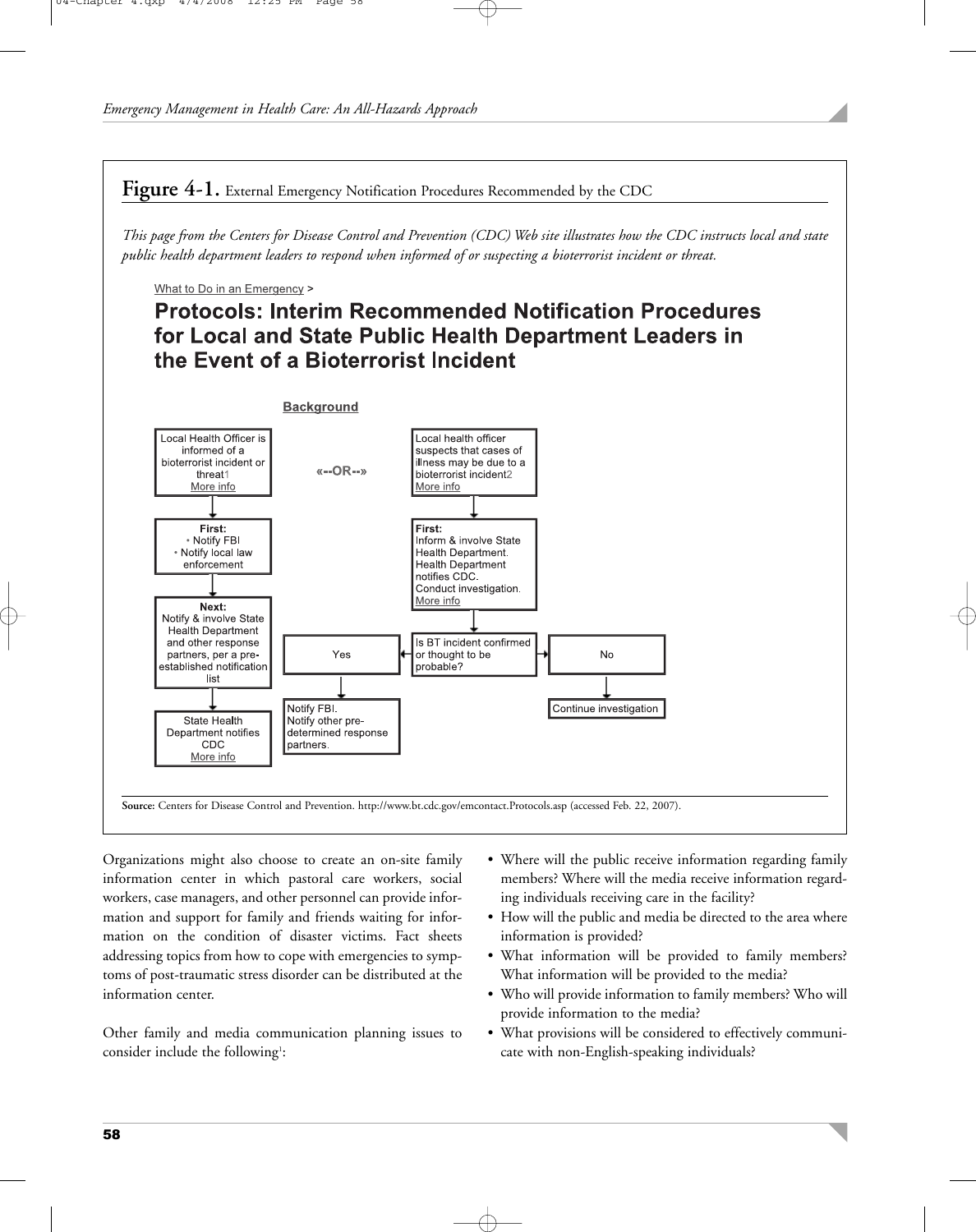#### **Sidebar 4-3. One Country's Approach**

Israel has an extensive structure for providing communication during an emergency that might be useful to study for ideas in establishing emergency communication strategies. Each Israeli hospital has an information center whose purpose is to provide reliable, accurate, and appropriate information during a national emergency. The center's functions include the following:

- Consolidating information regarding casualties admitted to the hospital
- Transmitting information regarding casualties to other information centers (regionally or locally) according to the need and situation
- Providing information to families
- Preparing family members for meetings with the injured person
- Providing psychological first aid to the family members of casualties
- Locating the family members of civilian casualties
- Providing information regarding unknown care recipients, including the collection of their photographs from different sites

The information center is staffed by the director of social services and includes a team of social workers, recorders, a computer expert, a physician, and security personnel. Signs direct people to the information center, which is located near the hospital entrance but is not adjacent to the casualty absorption area.

When a high-casualty incident occurs, the entrances to Israeli hospitals are closed off, to prevent the public from entering the care areas. "Consideration should be given to establishing a front information center to calm the public and conduct initial inquiries to identify relatives in the group and to regulate the public's entry to the main information center," notes the Israeli master plan. Personnel in the front information center locate the family members in the crowd and bring them into the hospital. Security forces help prevent people who have no need to enter the hospital area from entering it.

Information provided to family members by telephone from Israeli hospitals is limited to the fact that the family member is located at the hospital. No details are given about his or her condition until the family arrives at the hospital. Only a team consisting of a physician and a social worker provides notice to the family of a death. Information is conveyed to the media in Israel by the hospital spokesperson, the hospital director, or someone acting on his or her behalf.

**Source:** The *Israeli Master National Emergency Standard Operating Procedure for Hospitals* manual.

- What services will be offered to family members (for example, crisis/bereavement counseling, first aid)?
- What amenities will be offered to family members and the media (beverage/snack machines, public telephones, restrooms, and so forth)?
- What communications equipment is required?
- What staff are required?

Sidebar 4-3 (above) provides an example of the structure used in Israel to communicate with the public, family members, and the media.

Organizations should have a process in place for communication with news media, which can serve as a source of public education and community support. For example, the organization should consider designating a telephone line specifically for media requests and identify a spokesperson, such as an individual from the communications/marketing department (and an alternate for this person), to handle all media inquiries. If the designated spokesperson is a volunteer without any marketing or communications experience, then he or she should be given specific training on how to handle calls and inquiries from the media. A "news" or "advisory" page on an organization's Web site can also be used to offer information to the media.

Organizations should be prepared to provide information to the media on key topics such as the number of patients being received, the number of patients being treated, the types of injuries being treated, the number of patients that have been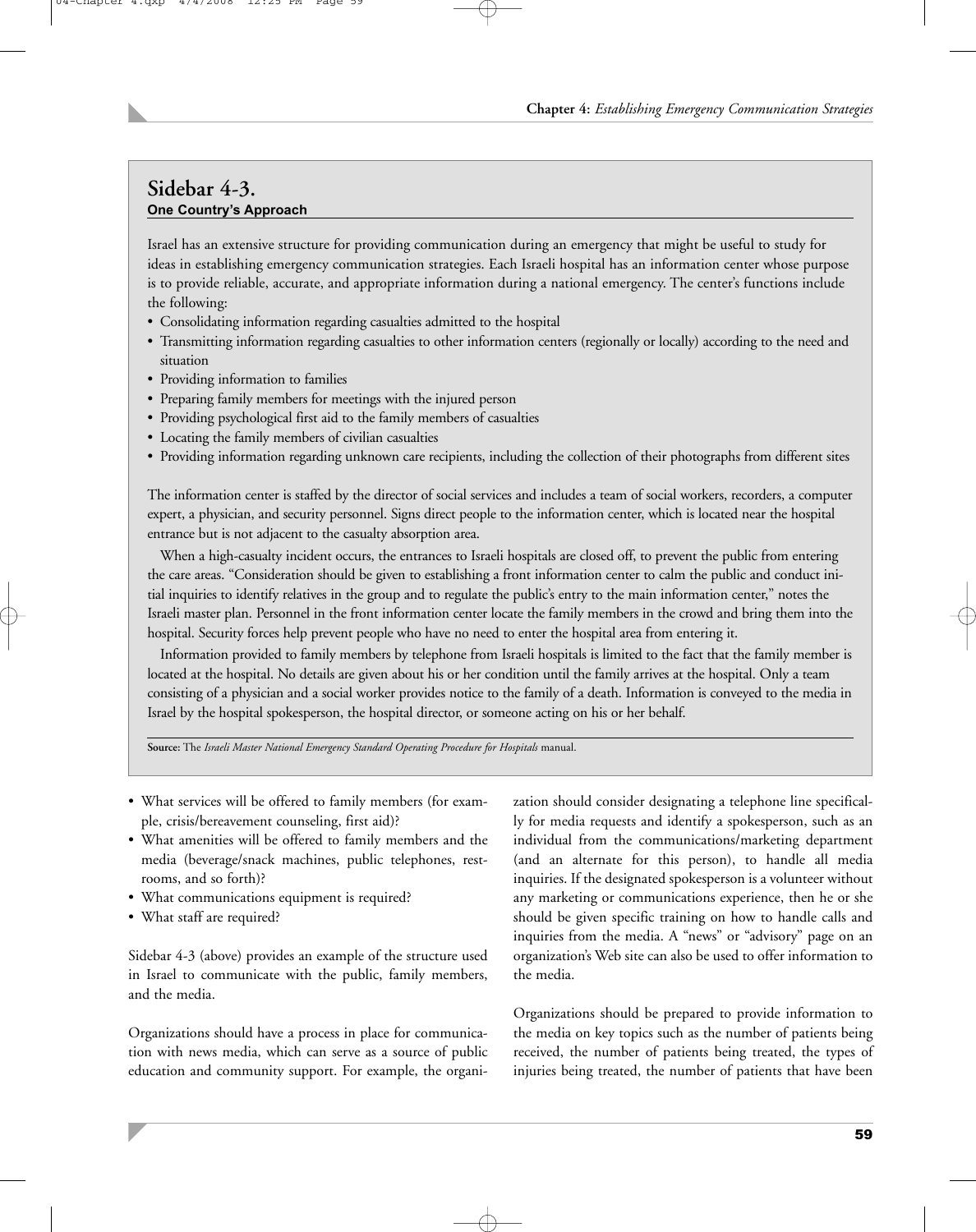## BE PREPARED TIP

#### **Establishing a Press Office**

Maintaining or establishing a press office, staffed by designated individuals who know how to interact with the press and with local and regional health organizations, helps organizations be consistent in the information released.

released, and how patients that had been at the facility at the time of the emergency are being care for. In addition, organizations should identify a list of internal experts who can participate in press conferences and handle media questions. The contact information of these experts should be readily accessible. Other considerations include how to conduct regular press conferences, address rumors, and handle members of the media who come to the facility seeking information or an interview. Although updating the public with the latest information during an emergency is critical, it has to be done in a way that preserves patient safety and confidentiality per state and Health Insurance Portability and Accountability Act of 1996 (HIPAA) regulations.

Answering the following questions will help organizations manage media relations during an emergency $\stackrel{?}{.}$ 

- Has an area within the organization been designated for receiving the media?
- Is the receiving area for the media located a sufficient distance from the emergency department or where patients are being treated, the command post, and waiting areas for relatives, family, and friends?
- Does the area designated for the media have telephone and television access?
- Has a staff member(s) been designated to control and take care of the needs of the media?
- Has a spokesperson for the organization been identified?
- Do staff know how to route calls or inquiries from reporters?
- Has the designated spokesperson been provided with a set of key messages approved by organization leadership?
- Has a plan been created to guide the internal spokesperson's communications with emergency management agencies or other lead community agencies?
- Are procedures in place for handling requests for information from the media and updating that information?
- Are procedures in place for responding to requests from reporters that are received after business hours?
- Are procedures in place for responding to a reporter(s) who arrives at the facility?
- Are plans in place for how the organization's Web site can be used to disseminate information and for how that information will be updated on the Web site?

#### *Communicating with Suppliers*

The standard under discussion includes a new requirement that recognizes the importance of communicating with purveyors of essential supplies, services, and equipment when emergency measures are initiated. This requirement ties in with other emergency management standards that deal with strategies for managing resources and assets during emergencies, but it primarily emphasizes the need for communicating with those individuals and organizations that provide the resources necessary for the organization to operate. The process used to carry out this requirement could be similar to that for notifying external authorities. For example, the organization should identify in advance those that provide essential supplies such as medications or linens, services that range from utilities to contract employees, and equipment such as personal protective equipment or generators. The health care organization should maintain a list of these organizations or individuals that must be contacted. The list could start with the supplies, services, and equipment most critical to the type of emergency situation at hand or to immediate operations and then move to those that need to be contacted as the emergency continues. For each purveyor, the list should include the organization, the name of an individual to be contacted, and instructions for how to contact him or her in an emergency. A copy of the phone list should be kept in a designated place in the institution, and organizations might also wish to consider mandating that key personnel responsible for emergency management keep a copy of this list at home and in their offices.

## BE PREPARED TIP

#### **Periodic Updates**

Ongoing communication during an emergency is important to keeping internal and external constituents informed. Periodic updates can be delivered using methods such as a telephone chain, a voice mail system for recording messages for staff, or a mass fax or e-mail blast. Another consideration is the importance of coordinating with local and external agencies for accomplishing ongoing communication.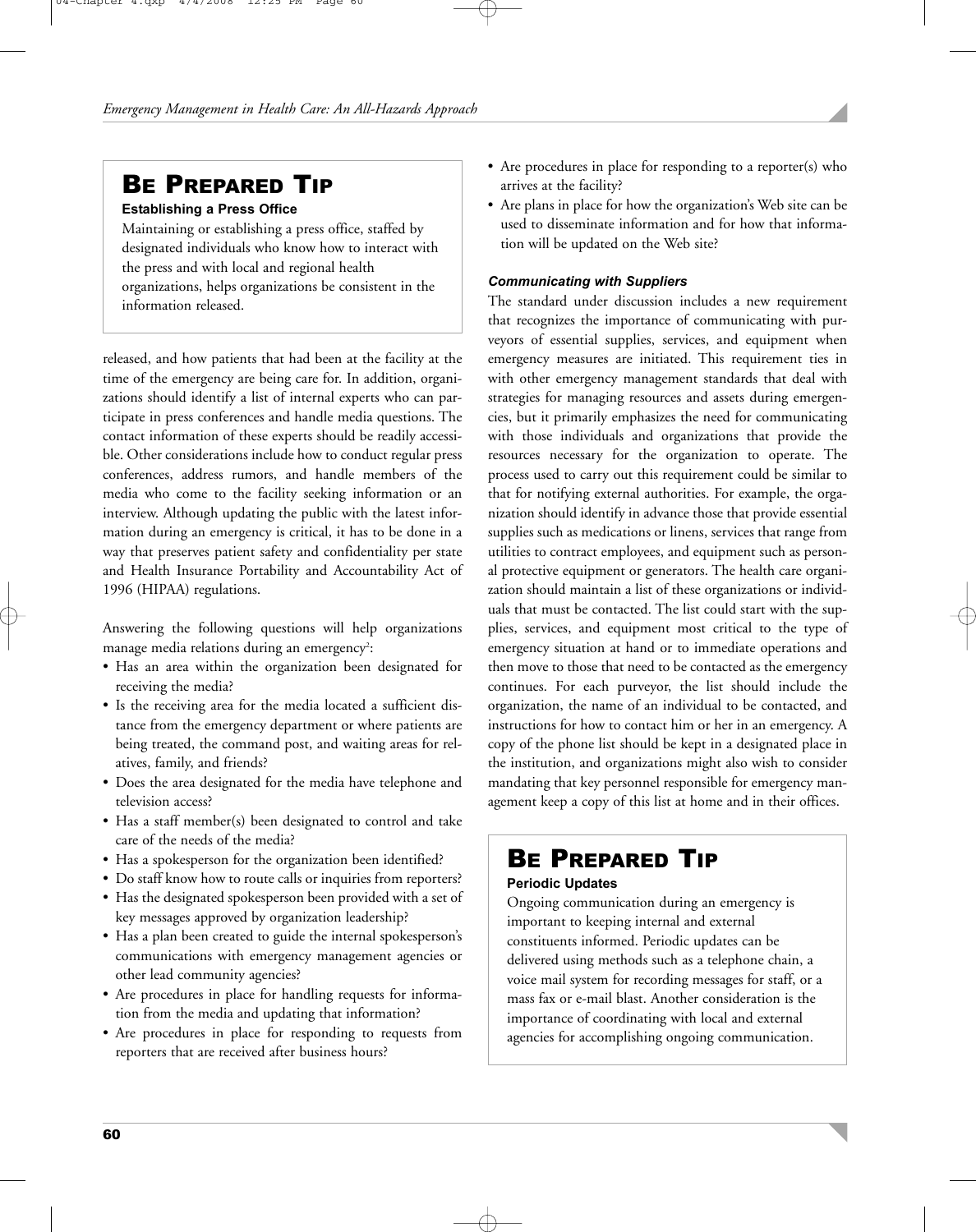#### **Seven Cardinal Rules of Risk Communication**

- 1. Accept and involve the public as a partner. Your goal is to produce an informed public, not to defuse public concerns.
- 2. Plan carefully and evaluate your efforts. Different goals, audiences, and media require different actions.
- 3. Listen to the public's specific concerns. People often care more about trust, credibility, competence, fairness, and empathy than about statistics and details.
- 4. Be honest, frank, and open. Trust and credibility are difficult to obtain; once lost, they are almost impossible to regain.
- 5. Work with other credible sources. Conflicts and disagreements among organizations make communication with the public much more difficult.
- 6. Meet the needs of the media. The media are usually more interested in politics than risk, simplicity than complexity, danger than safety.
- 7. Speak clearly, with compassion. Never let your efforts prevent your acknowledging the tragedy of an illness, injury, or death.

**Source:** Covello V., Allen F.: *Seven Cardinal Rules of Risk Communication.* Washington, D.C.: U.S. Environmental Protection Agency, Office of Policy Analysis, 1988.

#### *Communicating with Other Health Care Organizations*

The Joint Commission's emergency management standards emphasize the fact that no organization can operate alone as a "silo" during an emergency. Emergencies that occur in one community can impact surrounding communities because of the potential needs for supplies, alternative care sites, and/or additional staff to treat victims.

Several of the elements of performance (EPs) under the communication standard address this aspect of emergency management by requiring organizations to plan for communicating in a timely manner with other health care organizations that together provide services to a contiguous geographic area such as a town, borough, county, or region. Specifically, organizations must communicate regarding the following:

- Essential elements of their command structures and control centers for emergency response
- Names and roles of individuals in their command structures and command center telephone numbers
- Resources and assets that potentially could be shared in an emergency response
- Names of patients and deceased individuals brought to the organization in accordance with applicable laws and regulations, when requested

These requirements have been part of accreditation standards prior to January 1, 2008, and are part of emergency management fundamentals that build capacity and identify resources that could be used during a crisis. Meeting these requirements will be made much easier if an organization has involved the community in its emergency management planning from the

outset. As a starting point, consider the following leadership issues and questions for collaborating with proximate health care organizations:

- What health care organizations are geographically proximate (all types, whether offering similar services or not)?
- What proximate health care organizations offer similar services?
- What are the command structures of proximate health care organizations during an emergency?
- How will we communicate with proximate health care organizations?
- Who will be contacted at each organization?
- What similar resources (supplies, beds, staff, and so forth) might be shared or pooled in an emergency response?
- What might our organization be able to provide for proximate health care organizations?
- What might our organization need from each proximate health care organization?
- What in-kind or reciprocal agreements might we make with each organization?
- If patients must be evacuated from our organization, which neighboring organizations could receive transferred individuals?
- What supplies/vendors does each proximate organization rely on for materials that might be needed in an emergency?
- What backup plans do proximate organizations have for supplies in case of an emergency?
- How will information about the names of patients and deceased individuals brought to organizations be shared (per law and regulation)?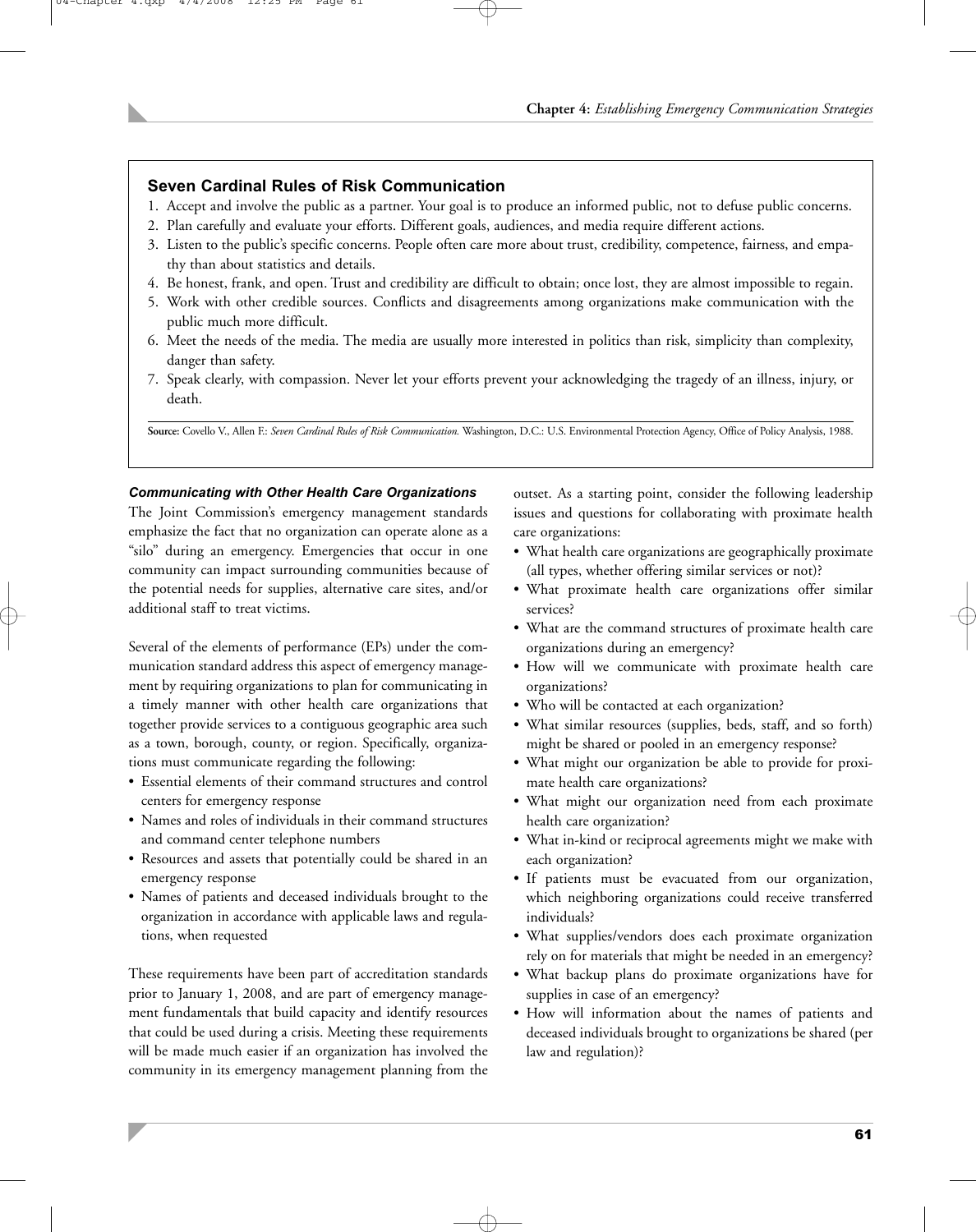# BE PREPARED TIP

#### **Redundant Communications Encouraged**

Provide redundant communication systems—cell phones, two-way radios, satellite phones, and so forth. Redundancy is a good idea because relying on only one system could leave an organization without communication options if the emergency knocks out that system.

When addressing these issues, it might make sense to begin with state hospital or nursing home associations for background information. For example, the Greater New York Hospital Association has compiled information about its members' emergency operations centers and key emergency personnel and capabilities.

#### *Communicating with Alternative Care Sites*

Communication capabilities with off-site facilities might be easier to address if, for example, the alternative care site is a government building, military facility, or a school. A closed health care facility, a tent, or a sports stadium, could pose more complex challenges. Regardless of where the alternative site is, organizations should consider how they will communicate about issues such as transportation, patient needs, staff, equipment, capacity, changing conditions, and other crucial information. In addition to traditional modes such as land-based telephones, faxes, and Internet access, organizations should consider more portable means such as two-way radios, cellular phones, satellite phones, wireless telephones, and so forth. Organizations might wish to develop a checklist to ensure that all communication issues are addressed.

#### *Backup Communication Systems*

When an emergency occurs, telephones and cell phones often fail and leave organizations without their usual means of communication. A contingency plan for backup of internal and external communication systems is crucial to ensuring that hospitals and long term care organizations can still communicate even in the face of the unexpected. Phone line options include maintaining a backup power source for internal phone switches, diversifying existing phone lines, and planning for the prioritized repair of existing phone lines. In addition, organizations should consider using satellite phones during emergencies, as these phones communicate using signals that are beamed to and from satellites, enabling them to continue to function when a natural disaster has damaged land lines or wireless telephone infrastructure. Table 4-1 (page 63) provides a list of communication equipment options.

Communications options aside from the telephone are the use of a public-address system and/or closed-circuit television system. Organizations might also use an alarm system that signifies when the facility is in an emergency-response mode. Any of these options could be followed up with messages on the organization's Web site and e-mails to all staff and employees.

Other methods for communication include wireless e-mail devices, such as personal digital assistants, 800 MHz radios, ham radios, and walkie-talkies. If possible, several radio transmitter/receivers should be equipped to operate on multiple frequencies, with dedicated channels in place.

The Radio Amateur Civil Emergency Service, which is regulated by the Federal Communications Commission, is a group of amateur radio operators who can be dispatched in times of emergency. Hospitals and long term care organizations might consider establishing contact with local ham radio operators who might be willing to volunteer their services during an emergency.

In addition, training appropriate staff to repair nonfunctioning communication equipment can help get the facility back on the communication track following an emergency. Because radio and microwave systems can be damaged, organizations should have available replacement supplies of antennas, coaxial cable, and other hardware that is susceptible to damage. Make sure that telephone lines coming into the communication center are buried, clearly marked, and protected from incurring possible damage.

## BE PREPARED TIP

#### **Telephone Line Locations**

Keeping written records available for quick reference of telephone line locations will enable staff to easily locate broken equipment.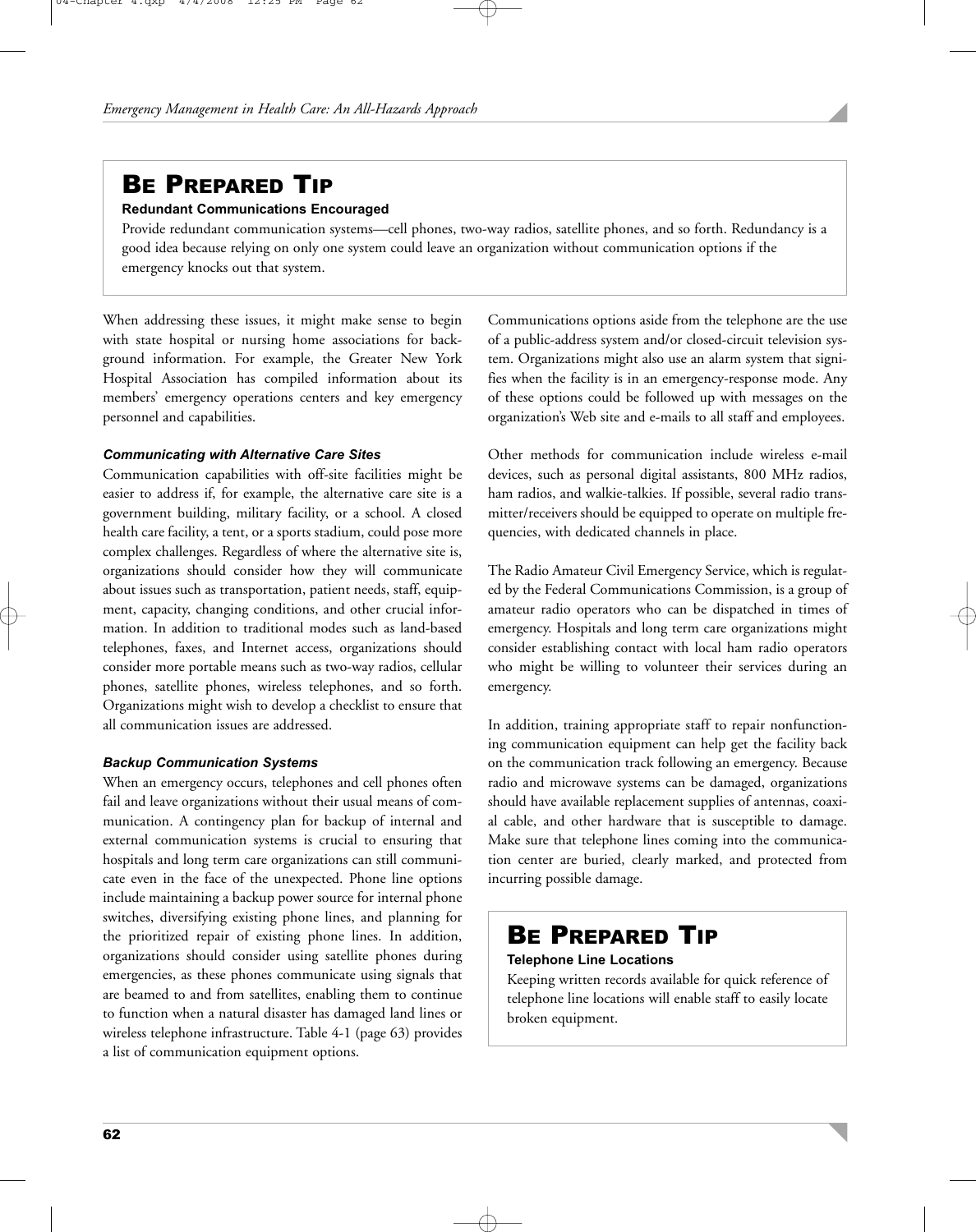#### **Table 4-1.** Communications Equipment

Broadcast radio entity computer modem<br>
Television entity Public-address system

## **Radio Equipment Wire line Combination Combination Combination Combination Combination Combination Combination Combination Combination Combination Combination Combination Combination Combination Combination Combination Com** Two-way radio **Telephone** Telephone Cellular telephone<br>
Pagers
Cellular telephone<br>
Pagers
Catellite telephone Television **Television** Public-address system<br>
Satellite **Contains Container Contains Container Contains Container Contains System** Organization intercom

Satellite telephone

**Source:** Joint Commission Resources: *Guide to Emergency Management Planning in Health Care.* Oakbrook Terrace, IL: Joint Commission on Accreditation of Healthcare Organizations, 2002.

## **Table 4-2.** Communicating During Emergencies

Maintain an updated list of key staff members. Be sure to include the following personnel and their contact information: • Director of engineering

- Chief executive officer
- Administrator on call
- Emergency department physician, chief (hospital)
- Administrative supervisor or house manager
- Director of security • Chief nursing officer
- director Chief of medical staff

epidemiologist)

- Risk manager
- Public relations manager
	-
- Information services/communications director
- Product resources director
- Director of pharmacy
- 
- Chaplain/pastoral counselor
- Social services director
- Ethics officer
- **Identify a backup communication system.** Organizations can use wireless e-mail devices, satellite phones, 800 MHz radios, ham radios, walkie-talkies, or a messenger system. Consider also creating plans to avoid overloading normal communication systems and maintaining the supplies needed to fix broken communication systems.

• Director of infection control (hospital

• Chief of microbiology/lab medical

**Notify external authorities of emergencies.** Prepare a list of local and national authorities, as well as their contact information.

- Locally: Fire department, police department, emergency medical services, pharmacies, utility companies, essential vendors, blood banks, the local health board, city and county emergency operations center, community emergency response teams, citizen corps councils, and area planning councils
- Nationally: The Centers for Disease Control and Prevention, the Environmental Protection Agency, the National Guard, and the American Red Cross

**Communicate with the news media.** Identify a spokesperson as well as a list of experts who can participate in press conferences and handle media questions. Make sure staff members know where to route calls or other inquiries from reporters.

**Communicate with patients and families.** Establish a hotline specifically for patients and their families that can play prerecorded messages about the status of the crisis and what the organization is doing to reduce the risk of harm to patients.

Source: Joint Commission Resources: Are You Prepared? Hospital Emergency Management Guidebook. Oakbrook Terrace, IL: Joint Commission on Accreditation of Healthcare Organizations, 2006.

Yet another process that can be used to aid effective communication during emergencies and serve as a backup is a system used within the United Kingdom called Access Overload Control, whereby major mobile telephone companies reserve exclusive use of available channels for emergency services and local authorities at disaster scenes. This system allows calls to

be made without being interrupted when radio/telephone networks are overloaded.

Table 4-2 (above) provides strategies for communicating during emergency situations.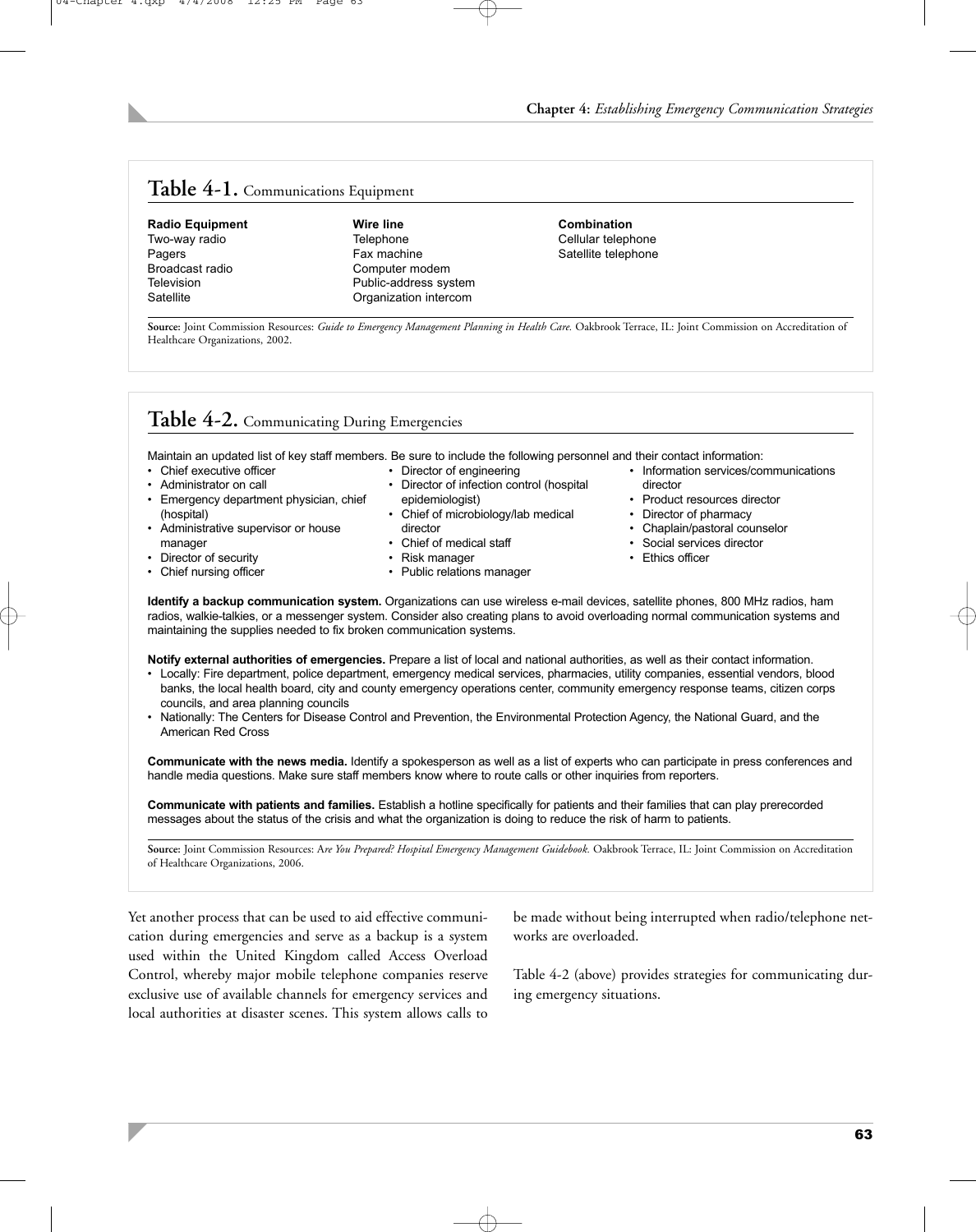## **CASE EXAMPLE: A HOSPITAL'S EMERGENCY RESPONSE TO THE VIRGINIA TECH SHOOTING**

It promised to be a typical Monday morning at Montgomery Regional Hospital, a 146-bed general acute care and Level III trauma center located in Blacksburg, Virginia. A full complement of staff was scheduled to handle the d t promised to be a typical Monday morning at Montgomery Regional Hospital, a 146-bed general acute care and Level III cedures. But early that morning, tragedy struck, and in a matter of hours, the day went from typical to unforgettable.

At approximately 7:30 A.M., two students were brought into the hospital after having been shot four miles away on the campus of Virginia Tech. One student was dead on arrival, and the other died shortly after. As the emergency department (ED) staff recovered from the shock of the first two shootings, a message came over the ED scanner notifying the hospital of an extensive, multiple-victim shooting at the university. Montgomery Regional Hospital jumped into action.

The following case example examines several aspects of how the organization coped with the emergency, including challenges related to communication.

#### *Activating the Emergency Management Plan*

"Our first step was to call a Code Green, our disaster code, over the public-address system to notify the staff there was an emergency," says Scott Hill, chief executive officer. "We also activated our call tree, which is used to call extra personnel into the facility." The hospital also activated its incident command system, as well as other aspects of its emergency management (EM) plan. Hill assumed his role as the incident commander, while Loressa Cole, chief nursing officer, immediately went to the ED and stepped into her role as operations commander.

#### *Preparing for the Mass Influx of Patients*

"At the time of the shootings, several patients were already in the ED," says Cole. "We quickly evaluated those patients to determine who we could discharge immediately and who needed to be moved out of the ED for treatment elsewhere in the hospital." Cole directed all nursing directors to report to the ED to help with discharging and relocating patients.

The hospital has a 25-bed ambulatory surgery department located adjacent to the ED. According to the hospital's EM plan, this unit can be used to treat trauma victims during an emergency. The hospital canceled all elective surgeries scheduled for that day in the unit and discharged patients waiting for surgery. "Within minutes, we had freed up our 16-bed ED and our 25-bed ambulatory surgery center, with the exception of a few patients who could not be discharged or moved elsewhere," says Cole. During this time, Cole also assessed the hospital's critical care department to determine the number of available beds for trauma victims as well as the status of the hospital's operating rooms (ORs). "Four ORs had surgeries under way, but they were able to complete within 30 minutes, freeing up not only the rooms but the surgical staff as well," says Cole. "Three general surgeons, one ear-nose-and-throat surgeon, and two orthopedic surgeons were available to assist in the emergency. As a result of the call tree, additional critical care and ED nursing staff came in, as well as several staff members who came of their own accord when they heard about the shooting on the news."

Before patients began arriving on site, the ED staff was in constant communication with the first responders to the scene. "The communication with the first responders was outstanding. Before a patient arrived on site, we knew he or she was coming, the level at which he or she was triaged, and his or her identified treatment needs," says Hill. That day, the hospital treated 15 more victims from Virginia Tech in addition to the original 2.

*(continued)*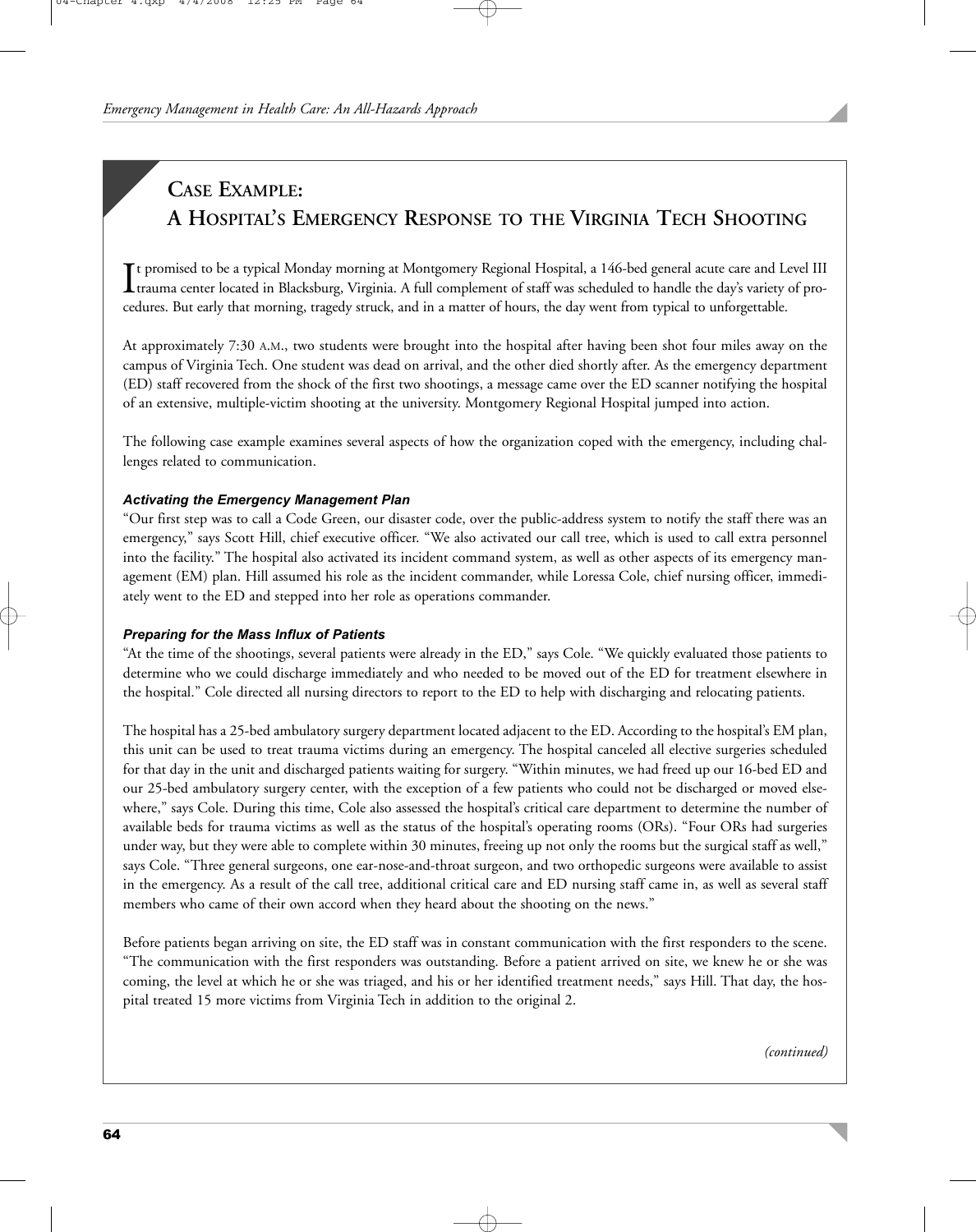#### **Case Example: A Hospital's Emergency Response to the Virginia Tech Shooting,** *continued*

#### *Managing the Media*

One particular aspect of security that proved challenging was managing the media. "Media were present from all over the world," says Charlie Smith, director of plan operations and security. "By locking down the facility and controlling access, we were able to contain the media in one designated area of our parking lot." Several Montgomery staff members were assigned to providing regular updates to the media, including issuing regular press releases.

#### *Overcoming Challenges*

One of the biggest challenges faced during the incident was communication. "Every director in the hospital uses a cell phone to communicate. Because of the nature of this incident and the need for students, police, families, and so forth to use their cell phones, the lines got bogged down, and it was difficult to maintain a connection," says Hill. "We are examining the possibility of using ham radios during future emergencies to prevent this issue from happening again."

The hospital also had to communicate in an efficient yet compassionate way with parents and family members of the victims. "Many parents called and arrived on site looking for their children," says Cole. "We quickly realized we needed a list of all the shooting incident patients at our site as well as those at nearby hospitals. By quickly referencing this list, I was able to tell a parent whether his or her child was being treated at a medical facility. If his or her child was not on the list, I referred the parents back to Virginia Tech for more information. Those were not easy conversations to have," he recalls. "But by having a process to follow, communication was streamlined, and we were able to provide as much information as we had at the time."

#### *Working with the Community*

Montgomery Regional was not the only hospital that treated victims that fateful day. Other area hospitals, including Carilion New River Valley Medical Center in Radford, Carilion Roanoke Memorial Hospital in Roanoke, and Lewis-Gale Medical Center in Salem, also treated victims. "Everyone really pulled together to respond to the incident," says Hill.

Montgomery Regional was prepared for a communitywide response. "We perform regional disaster planning, which includes all the region's hospitals, emergency medical technicians, police and fire departments, and even Virginia Tech's police department and rescue squad. Consequently, we had relationships in place before the event, which allowed us to have a coordinated and effective response," says Hill.

#### *Addressing Security Issues*

The emergency created several security issues that Montgomery Regional Hospital had to address. "Our organization typically has one security officer on duty during the day. After the first shooting, this officer came to the emergency department, locked down the department, and manned the area," says Smith. "After we heard about the multiple victims on the ED scanner, we activated the security portion of the EM plan, which calls for members of our maintenance department to back up security. With this backup in place, we had six more individuals responsible for security."

The hospital needed to quickly control access to and from the facility because of the large volume of media, parents, and friends of victims coming to the hospital. "We locked down the facility, including the doors. Only the main lobby door remained open. We also posted security personnel at each door to reroute people to the main lobby door, where identification was checked." The organization kept the facility locked down for seven days after the incident to ensure security for patients and staff.

*(continued)*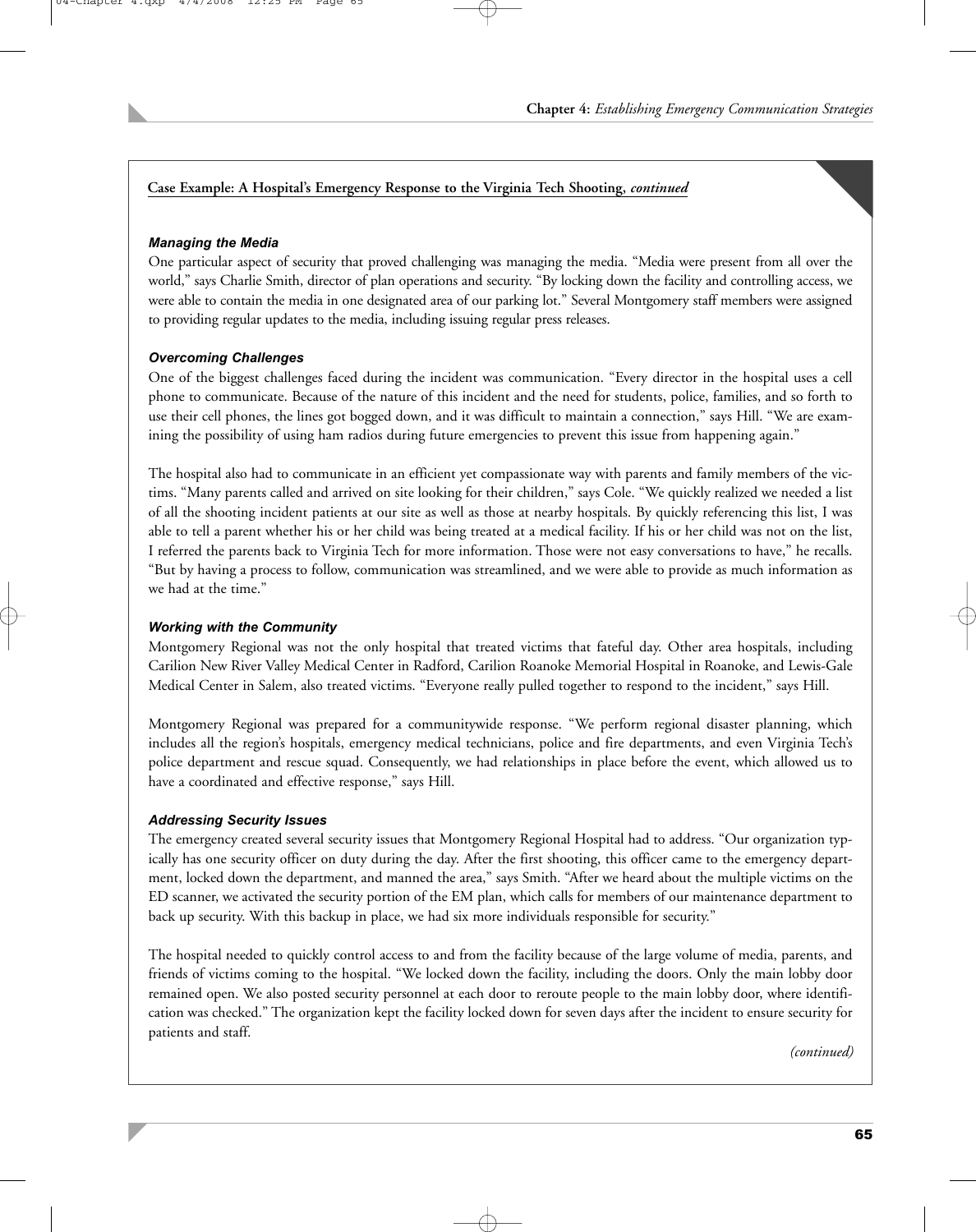#### **Case Example: A Hospital's Emergency Response to the Virginia Tech Shooting,** *continued*

#### *Addressing the Needs of Staff*

"Shootings don't happen often in this town, and certainly not shootings of this magnitude," says Hill. "Even the first two shootings of the morning were traumatic for the staff, not to mention the entire incident." To provide immediate support for staff, the hospital relied on volunteer chaplains and other resources. The organization's contracted employee assistance program also provided counselors on site that day. "We made the counselors available to anyone who asked for help, including hospital staff, medics, patients, and friends and family members," says Hill.

Health care organizations across the country also reached out to help the staff at Montgomery Regional. "It was amazing the volume of e-mails, letters, phone calls, and flowers we received from individuals and organizations throughout the country, offering their support and encouragement," says Hill. "This outpouring of support also helped staff members cope with the event and its residual effects."

#### *Lessons Learned*

Although the hospital was effective in its response to the event, there are ways to improve. "We plan on doing an internal debriefing, as well as a regional one," says Hill. The governor of Virginia also called together a commission to further examine the event and how response efforts could be improved.

**Source:** Reprinted from Joint Commission Resources: Addressing a tragedy. *Environment of Care News* 10:8, Aug. 2007.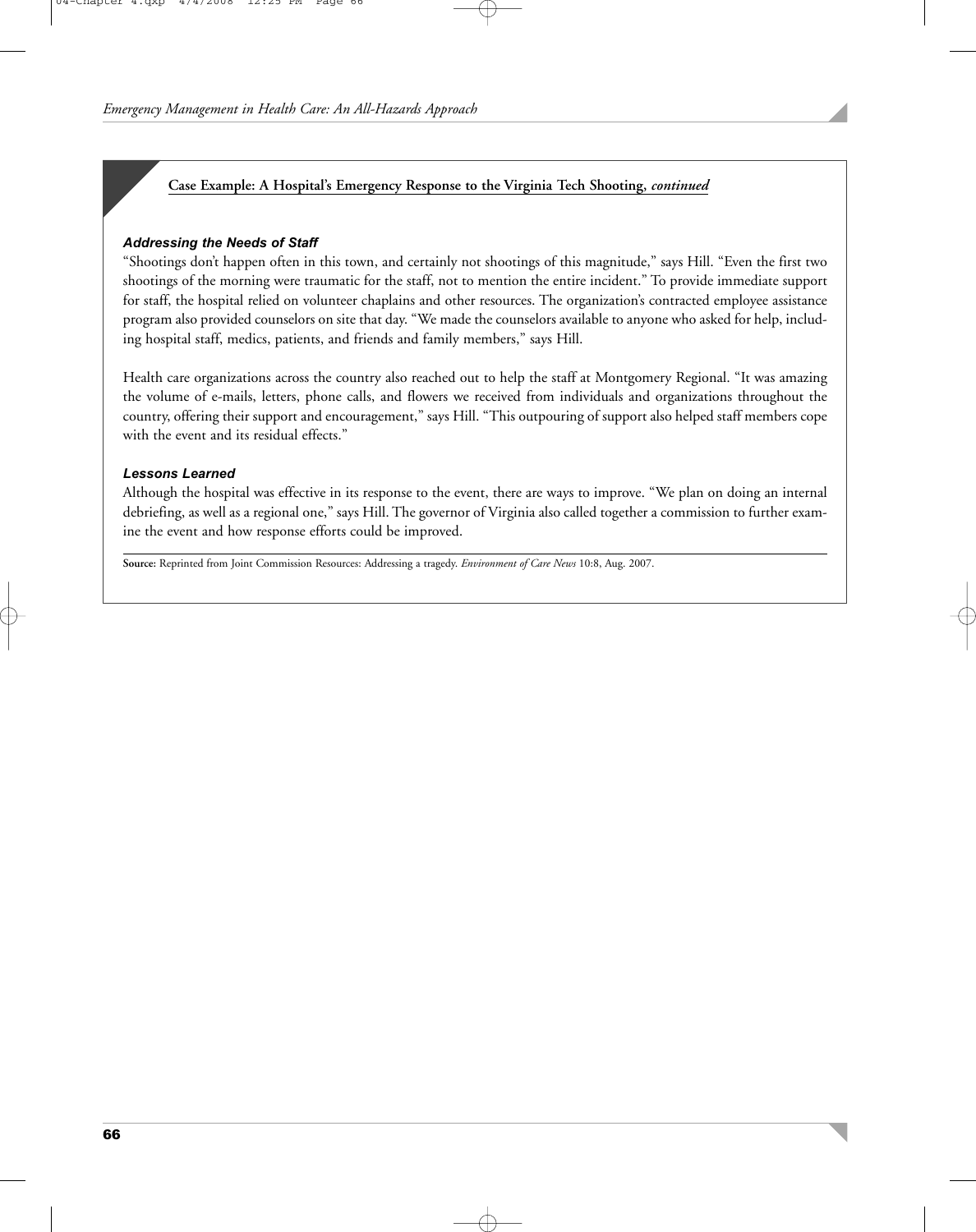# **CASE EXAMPLE: EXPERIENCES WITH EMERGENCY COMMUNICATIONS**

Hospitals participating in TOPOFF2—a large-scale bioterrorism drill led by the U.S. Department of Homeland Security in 2003 that simulated the detonation of a "dirty bomb" in Seattle and the release of a plague virus in Chicago—experienced several communication problems.1 Among them were nonfunctioning walkie-talkies due to dead spots and unread e-mail messages from public health officials because staff were too busy "on the floor." Contingency plans included installing extra phones and new radio repeaters to cure dead spots, designating a staff person to monitor all incoming e-mail, and runners to carry messages to staff.

When the phones at Harborview Medical Center in Seattle failed due to being overburdened following an earthquake in 2001, administrators quickly addressed the problem. They broadcast a general page asking staff, employees, patients, and visitors to get off the phone unless they had an emergency reason, aside from the earthquake, for using it.<sup>2</sup> The 351-bed institution considered instituting a policy that when a Code Delta—the organization's disaster code—is called, nobody would be allowed to use the phone except for emergency hospital business, for at least 15 minutes. Afterward, department managers would designate one phone in the department for outside calls, and individuals would have to take turns using it.

Bellevue Hospital Center in New York City equipped its command post with 18 telephone lines, a computer, cable television, two-way radios, a copy machine, and a full staff, all of which played a role in maintaining both internal and external communications in the wake of September 11, 2001. Other communication tools used by city hospitals during and following the emergency included ham radios, combination call and two-way telephones, broadcast fax, and e-mail.

#### **References**

- 1. Rusting R.R.: Natural disasters: Responding to the unexpected. *J Healthc Prot Manage* 20(2):11–24, 2004.
- 2. Briggs S.M., Brinsfield K.H.: *Advanced Disaster Medical Response Manual for Providers.* Boston: Harvard Medical International Trauma & Disaster Institute, 2003, p. 35.

**Source:** Joint Commission Resources: *Are You Prepared? Hospital Emergency Management Guidebook.* Oakbrook Terrace, IL: Joint Commission on Accreditation of Healthcare Organizations, 2006, p. 62.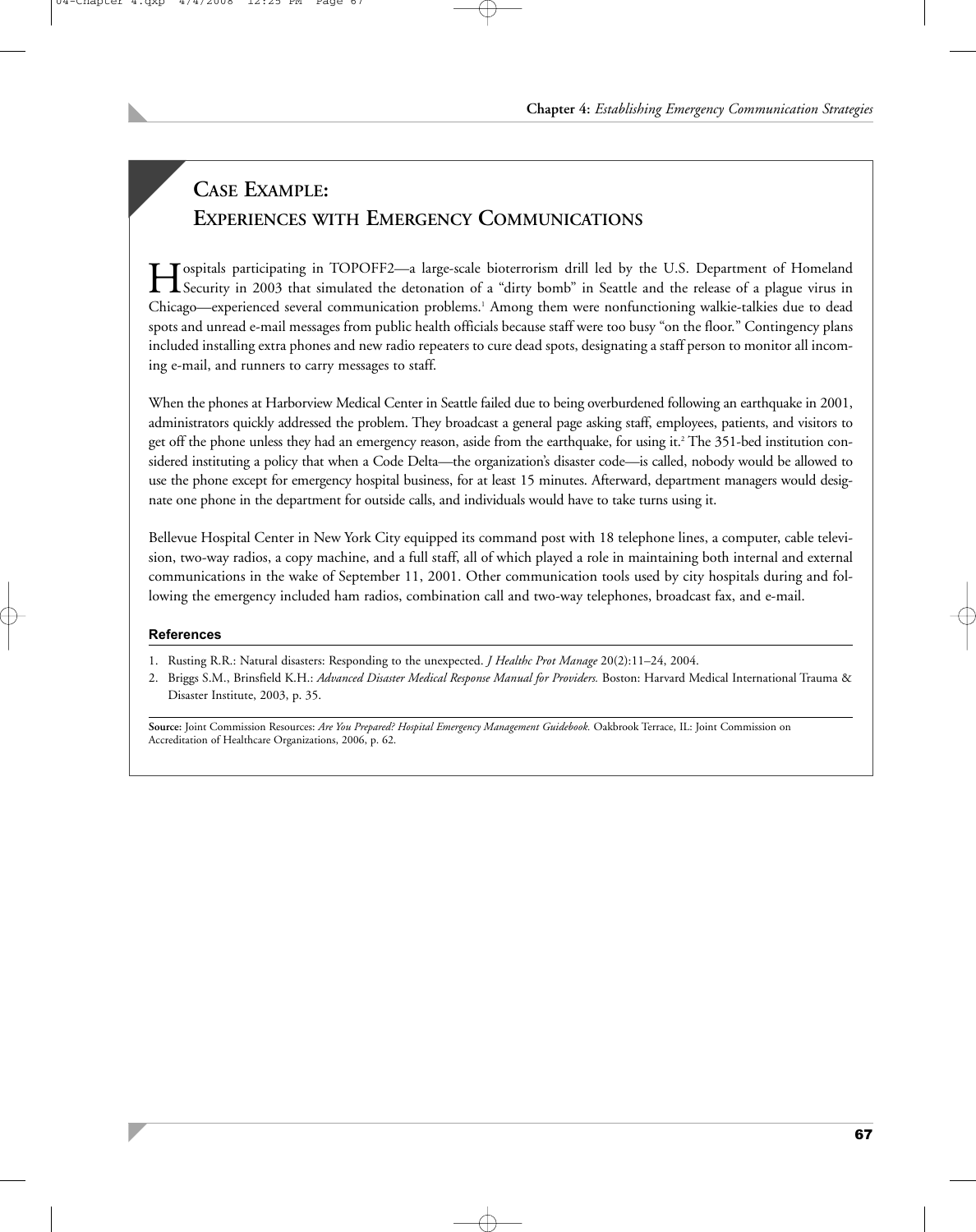## **CASE EXAMPLE: HOMELAND SECURITY EXERCISE SHOWS IMPORTANCE OF COMMUNICATION**

In 2005 Hartford Hospital, located in Hartford, Connecticut, participated in the TOPOFF3 Full-Scale Exercise devel-<br>Loped by the U.S. Department of Homeland Security to strengthen the nation's ability to prevent, prepare f n 2005 Hartford Hospital, located in Hartford, Connecticut, participated in the TOPOFF3 Full-Scale Exercise develto, and recover from attacks involving weapons of mass destruction or from a natural catastrophe.

As part of the exercise, Hartford Hospital responded to a terrorist release of a chemical agent, testing its ability to manage casualties from this incident and its ability to plan and implement a recovery process. Hartford Hospital responded to the simulated attacks by activating internal emergency response plans, performing decontamination procedures, and collaborating in an emergency operations center to make necessary operational decisions.

After their organization's involvement in the exercise, Sandra C. Brown, bioterrorsim program manager in the hospital's Department of Trauma Emergency Medicine, and Dr. Lenworth Jacobs, director of trauma and emergency medicine offer the following communication-related advice to other organizations.

#### *Good Communication Among Staff Members Is Essential*

In exercises, as well as in actual emergencies, it is crucial that the hospital staff has effective means for communicating key information. For instance, it is important that enough radios are available for the security department and that there is interoperability of the means of communication when many different entities are collaborating on any event. Organizations need to have a plan for how their staff will communicate during an emergency and what the primary means of communication will be. If certain staff members in the field do not have access to a particular mode of communication, such as a Web site used to send messages to staff, the secondary mode of communication, such as radio contact, needs to be planned out in advance to ensure that all staff members can be reached.

Organizations should also ensure that their internal communications systems are adequate to deal with a large-scale emergency. It is important for caregivers who are triaging and decontaminating patients outside the organization to have a way to communicate with caregivers inside the organization. Hartford Hospital used a portable internal communications system for this purpose.

One of the means of communication used by Hartford Hospital during the exercise was satellite phones that were provided to all hospitals for this exercise by the state. These telephones, which served as a secondary mode of communication for the staff at Hartford Hospital, had the benefit of providing communications abilities to the hospital if the regular phone lines failed. Satellite phones should be used with guidelines that dictate how many organizations will use them at once, because they can be overloaded by too many organizations using them simultaneously.

Another insight from Hartford Hospital is that communication should be as precise as possible at all times. For instance, rather than asking the nursing unit if it can take 20 patients, it is more time-efficient to tell the unit how many patients are arriving so that it can prepare for them.

In addition, in a large hospital, it is important to have people on staff to serve as message runners. Having effective communication procedures between the emergency department and the pharmacy is also crucial during an emergency. It is important to know how to access medications and who can access the medications (including which staff members can serve as stand-ins to access medications when other staff members are not available). *(continued)*